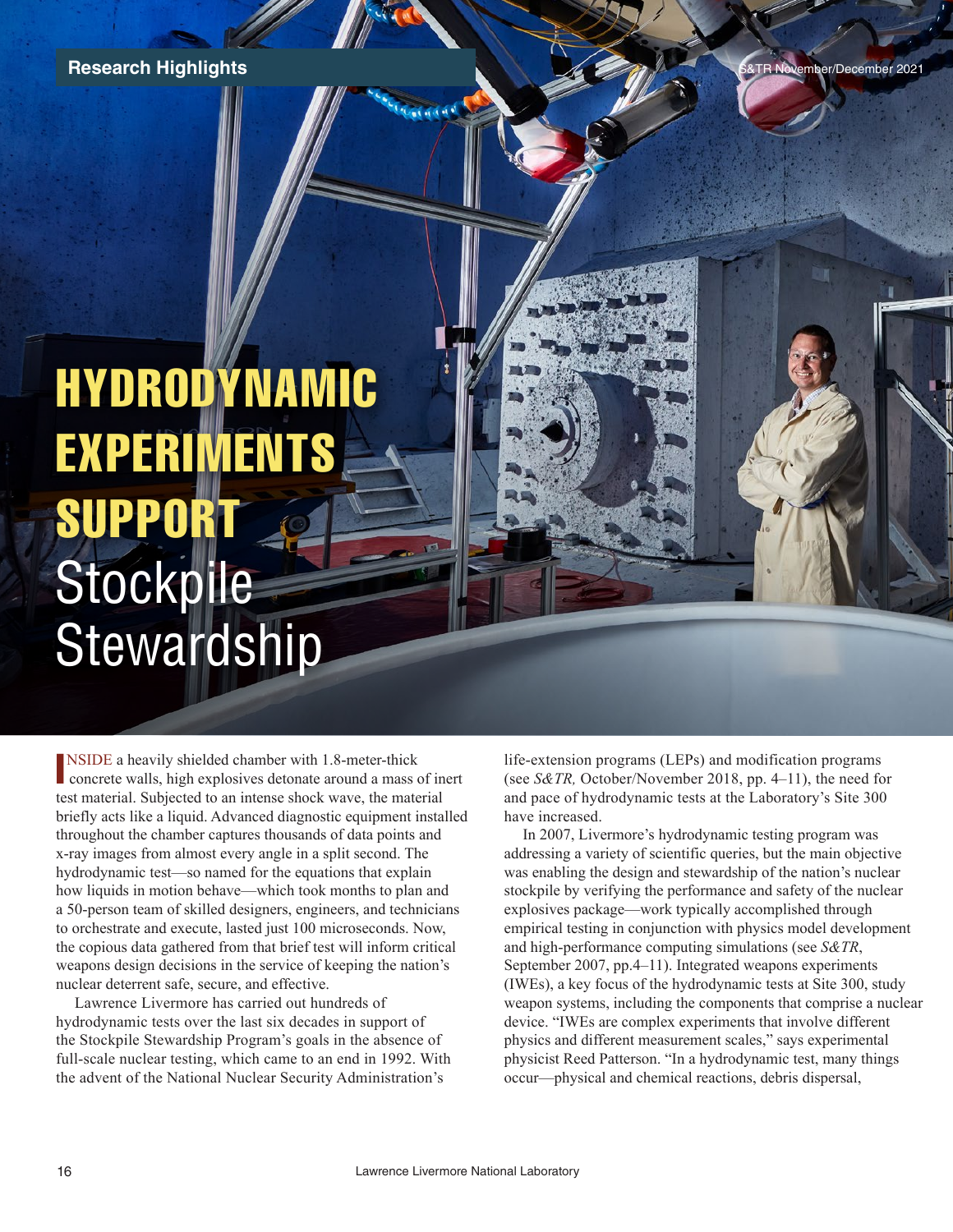interactions of different components. We examine the entire integrated system and compare the results of the hydrodynamic tests with simulations to provide more accurate assessments of the conditions that trigger a nuclear device's primary—the mass of plutonium that initiates full detonation."

## **Teaming Up for Success**

"Every IWE starts with questions a weapons designer wants to answer. 'How will this react?' 'How will this material impact a device?' 'What happens when we alter this mechanism?' The members of the Laboratory's hydrodynamic test program do everything they can to help the weapons designers answer those questions with as much detailed data as possible," says Patterson. To do so, several multidisciplinary teams—ramrods, engineers, and diagnosticians—collaborate and devise the hydrodynamic experiments that produce data to yield those much-needed answers. During the engineering phase of a hydrodynamic experiment, the Laboratory's ramrods—named after the cattle hands responsible

Principal investigator Clif Mortensen (left) stands behind a tank filled with foam and water that will slow but not deform fragments produced in an experimental explosion while high-voltage, high-intensity flash lamps (above) illuminate the experiment for high-speed cameras that will record the breakup of the device.

for ensuring herds arrived on time—evaluate the design of the experiment, configure the components with the engineering and diagnostics teams, and liaise with principal investigators to address emerging challenges. "You don't get a second chance," says ramrod and program group lead for hydrodynamic testing, Steve Bosson. "The test must be a success."

The Diagnostics Development Group works with the experiment designers and ramrods to determine which diagnostics to use, develop customized instrumentation, and provide technical and field support for existing diagnostics and data analysis. "We develop novel diagnostics when the design team wants to measure something new. It's our job to push the boundaries of what's possible," says program group leader Kerry Krauter. "We also troubleshoot and upgrade diagnostics and assist with data analysis." These diagnostics gather sophisticated data describing the debris generated by a detonation including debris velocity and position, the shape of the device as it deforms, and the resulting temperature and density of the blast material. "The weapons designers need to know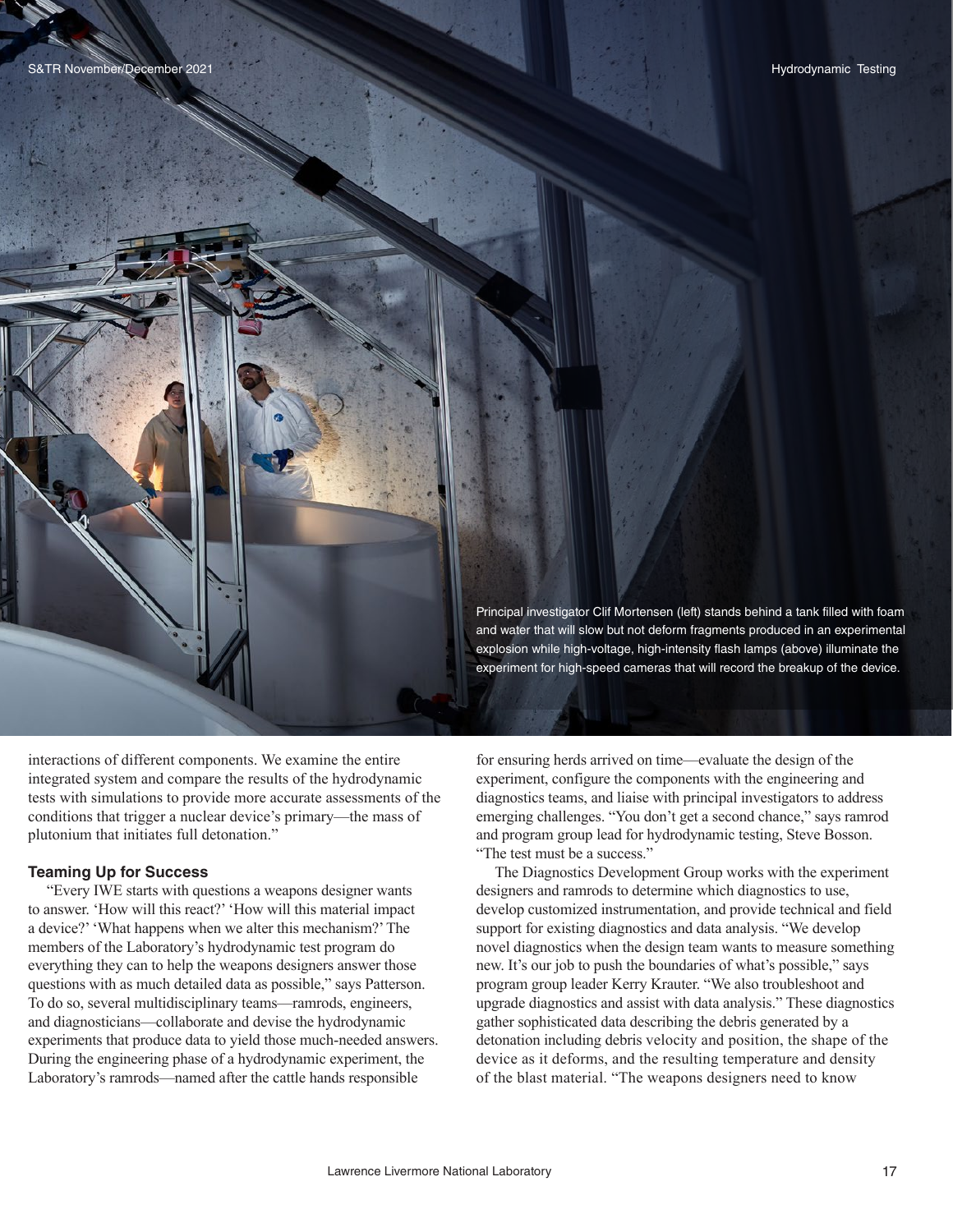

Inside Livermore's Site 300 Contained Firing Facility (CFF), Clif Mortensen (right) aligns a mirror that will reflect the experiment toward cameras as they capture the experiment while former Livermore technicians, Brian Pepmeirer (left) and Ashley Swan (center) inspect camera ports and ensure that debris will not interfere with data collection. Mortensen (far right) examines a unit that allows researchers to control the temperature of a hydrodynamic test.

more than the position, velocity, and shape of the debris. They want to know how the temperature changed during the blast, as well as how the density of the device changed. These data are challenging to measure directly during the microsecond duration of the test, so we make inferences and compare them with the Laboratory's simulations to fine-tune our findings and improve their fidelity," says Krauter.

Over the years, the Laboratory's hydrodynamic test diagnostics have yielded technologies specially developed by the Laboratory. Photonic doppler velocimetry measures the velocity of the device's destruction by recording the slight shift in the frequency of light reflected from it, also known as the Doppler effect. The surfaces of the device are tracked using broadband laser ranging (BLR), a technique also developed by researchers from several national

laboratories including Livermore. BLR works by training a laser pulse on the device's surface that reflects back to an interferometer, which merges two or more light sources to create an interference pattern indicating the movement of fragments during the detonation. The hydrotest diagnostics also include x rays. Until recently, these x rays were captured on film, but researchers are now transitioning to digital media. "These improvements have increased spatial resolution," says Krauter. "Now, we can achieve incredibly precise, accurate measurements." With 160 data channels for determining position and velocity, new flash x-ray capabilities (see *S&TR,* July/ August 2018, pp.12–15), and improvements in the coordination and execution of hydrodynamic tests, the Laboratory's ever-evolving diagnostic capabilities represent a substantial improvement over the last 15 years and have contributed to a quickening pace to meet the expanded demand for tests in support of the W80-4 LEP and the W87-1 Modification Program.

## **Subcritical Program Support**

The hydrodynamic test program also now supports preparations for subcritical tests, which are similar to hydrodynamic tests except instead of inert material, they utilize plutonium, the fissile material in a nuclear device. A limited number of neutrons are released during a subcritical test to prevent a self-sustaining chain reaction. "Since